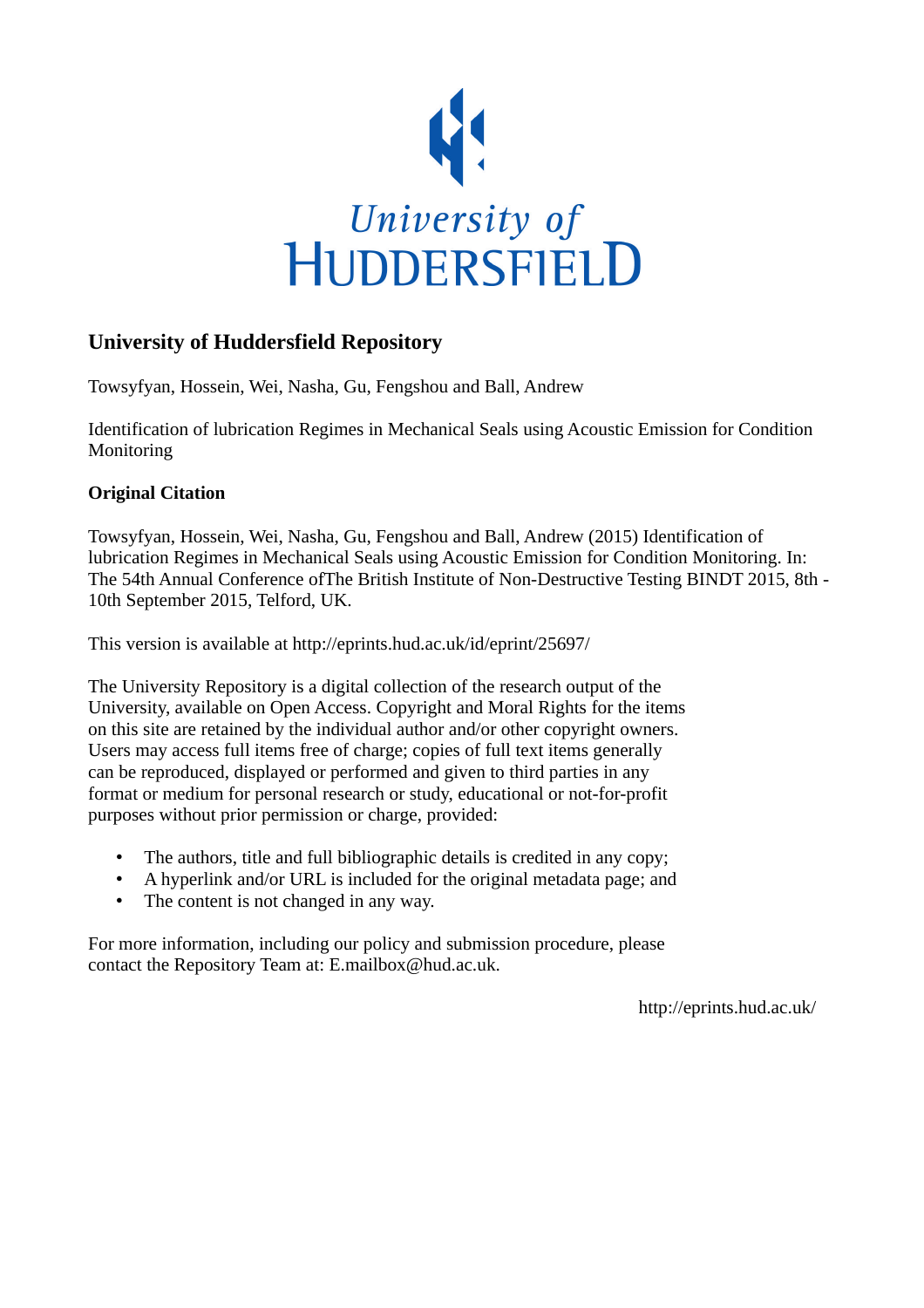## **Identification of lubrication Regimes in Mechanical Seals using Acoustic Emission for Condition Monitoring**

Hossein Towsyfyan, Nasha Wei, Fengshou Gu and Andrew D. Ball School of Computing and Engineering, University of Huddersfield, Queens gate, Huddersfield, HD1 3DH, UK E-mail: Hossein.Towsyfyan@hud.ac.uk

### **Abstract**

The quality of lubrication condition between seal faces directly affects the reliability, operating life and sealing performance of mechanical seals. Thus, the identification of lubrication regimes in face seals i.e. boundary lubrication (BL), mixed lubrication (ML) and hydrodynamic lubrication (HL) is of high importance for developing effective online condition monitoring approaches. This paper investigates the tribological behaviour and frictional characteristics of mechanical seals based on nonintrusive acoustic emission (AE) measurements. Mathematical models for AE generation mechanisms are derived based on the tribological behaviour and operating parameters of mechanical seals. They produce agreeable results with experimental data in explaining the types of AE signals observed in monitoring the face lubrication conditions. Frequency domain analysis of data shows that the viscous friction process generates more low frequency AE signals, whereas the asperity interactions show more high frequency AE. Moreover, the feasibility of using statistical parameters of the time domain data is shown to identify the lubrication regimes in face seals.

# **1. Introduction**

Mechanical seal system mainly consists of two annular faces which are fitted around a rotating shaft. One face rotates with the shaft, and the other is attached to the device housing as schematically shown in Figure 1. The sealed fluid enters at sealing interface and distributes itself such that a thin layer of lubricant is formed.



**Figure 1 Schematic illustration of mechanical face seals** 

Frictional characteristics of sealing interface are key parameters affects the reliability, operating life and sealing performance of mechanical seals. Many researchers have investigated the frictional behaviour of seals during previous decades [1-3]. However, the history of subject dates back to beginning of 20th century, when Stribeck reported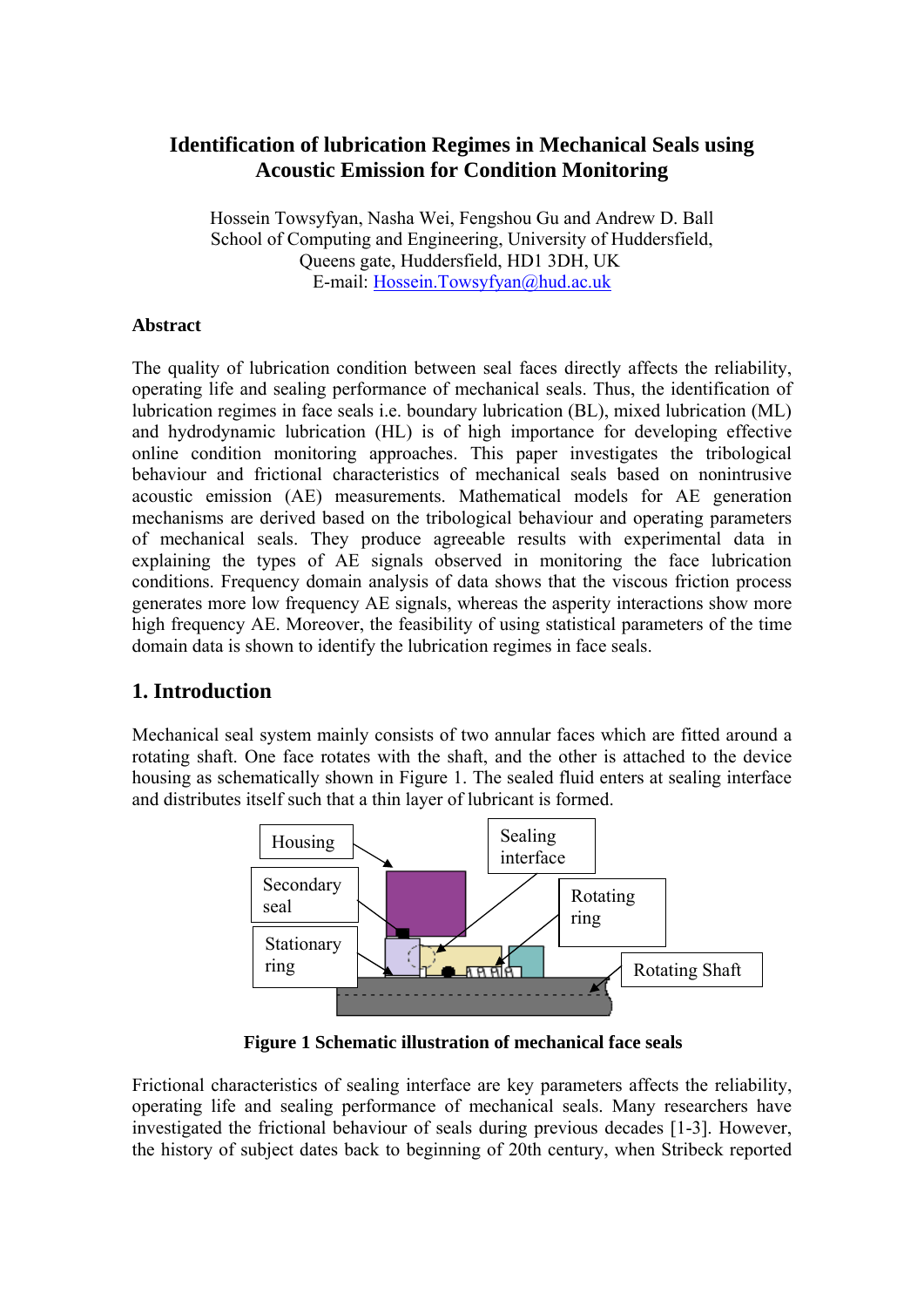the dependency of the frictional behaviour in lubricated system as a function of velocity so-called Stribeck curve [4]. In the generalized Stribeck curve, the coefficient of friction *f* is plotted as a function of a duty parameter *G* as shown in Figure 2. Based on Stribeck curve, friction state between the rotating and stationary rings can be classified as boundary lubrication (BL), mixed lubrication (ML) and hydrodynamic lubrication (HL) depending on the operating parameters and healthy conditions.

.



**Figure 2 Generalised Stribeck curve** 

The dimensionless duty parameter characterizes the lubrication regime of face seals and usually is defined as Equation (1) [4-6]. Duty parameter is usually based on to judge the lubrication regime and hence conditions of mechanical seals. For instance, according to work of Wei et al. [4], Table.1 can be used to predict different lubrication condition of face seals based on the duty parameter.

$$
G = \frac{\mu V_m b}{F} \tag{1}
$$

where  $\mu$  is the dynamic viscosity of sealing fluid;  $V<sub>m</sub>$  is the sliding velocity on the mean face diameter;  $\hat{b}$  is the width of the seal face; and  $F$  is the net closing force acting on the seal, which can be obtained by

$$
F = F_{\rm sp} + A_{\rm f} (0.1B(P_{\rm f} - P_{\rm a})) + 0.1P_{\rm a})
$$
 (2)

where  $F_{sp}$  is spring force;  $A_f$  is sealing interface area;  $P_f$  is sealed fluid pressure in bar;  $P_a$  is atmospheric pressure in bar and  $B$  is seal balance ratio.

| <b>Friction regime</b>          | Duty parameter                                        |
|---------------------------------|-------------------------------------------------------|
| <b>Hydrodynamic Lubrication</b> | $G > 1 \times 10^{-6}$                                |
| <b>Mixed Lubrication</b>        | $\frac{5 \times 10^{-8} \text{ C}}{5 \times 10^{-6}}$ |
| <b>Boundary Lubrication</b>     | $2 \times 10^{-8} < G < 5 \times 10^{-8}$             |

**Table 1. Duty parameter in different lubrication regimes [4]** 

The reliability of mechanical seals depends on its ability to maintain a thin fluid film in the sealing interface while simultaneously minimizing the duration and extent of mechanical contact between the mating surfaces. This is achieved when seals are working in transition point between HL to ML region which is the minimum point of Stribeck curve as indicated in Figure 2. However when the operating conditions are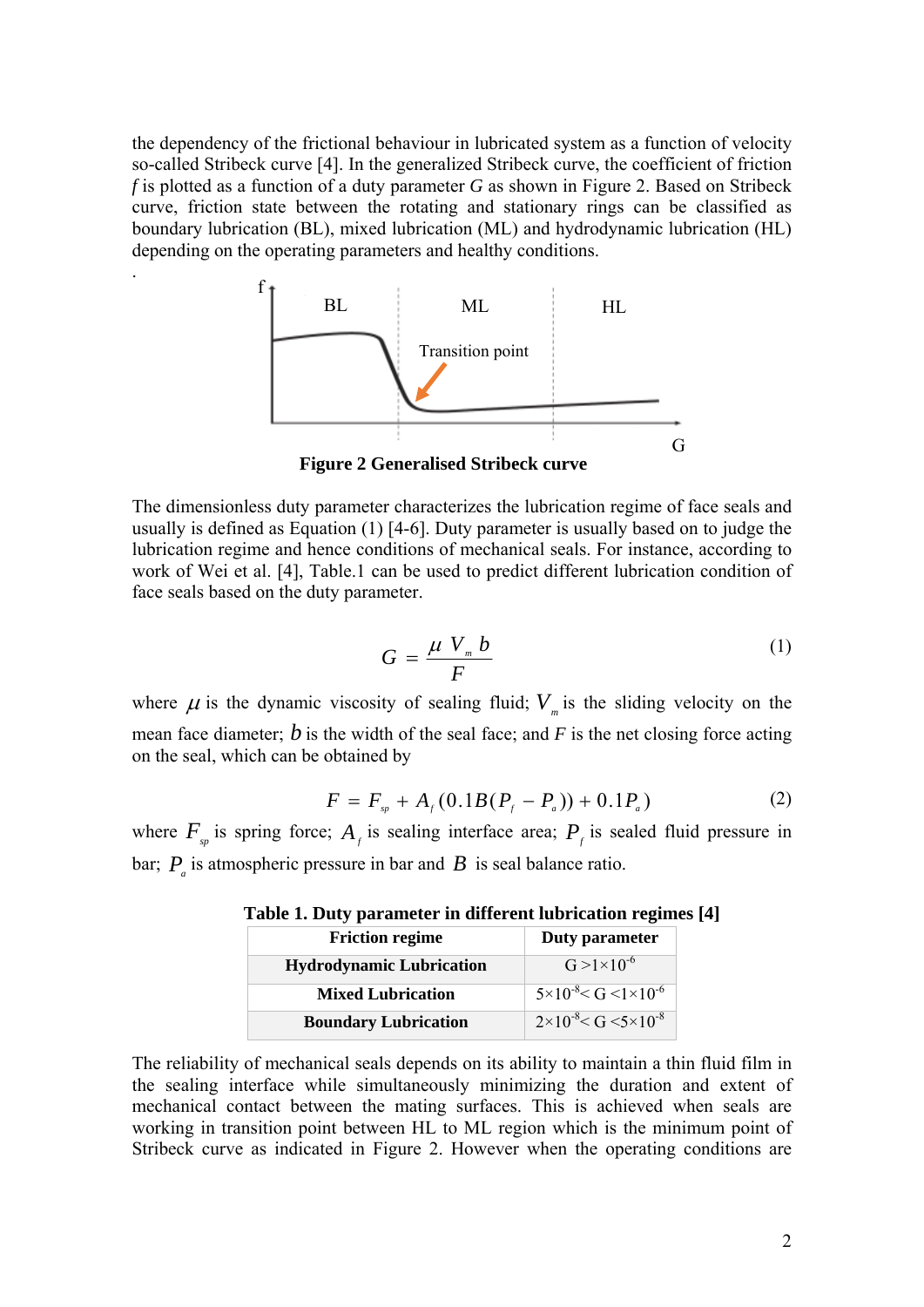becoming more severe, i.e. higher loads and lower sliding speeds, the sealed fluid is not able to fully separate the surfaces and asperity contact takes place at microscopic level between the mating surfaces. The severity of contact depends on the operational conditions such as load, velocity, temperature, type of lubrication as well as the surface roughness [7]. In such a situation, the seal will not work in HL regime and ML or even BL conditions are dominant which can finally result in the failure of the seal. Thus, identification of lubrication regimes in mechanical seals is of high importance for developing effective online condition monitoring approach. Many researchers have spent a lot of time to evaluate the lubrication regime in the laboratory, but few are available in the operation due to the very small gap between seal surfaces which makes it very difficult to monitor the condition of lubrication. In 1967, the lubricant film has been measured by Astridge and Longfield [8] and Chu and Cameron [9] via the approach of capacitance and resistance. In 1984, Etsion [10] used the method of eddy current to monitor the mechanical seal film thickness. Anderson et al. [11] used ultrasonic sensors to monitor the seal face contact. A piezo-electric transducer was placed on the stationary face sent an ultrasonic pulse and received the reflection. When contact between the faces commences, the reflection coefficient drops. Later. Reddyhoff et al. [12] also estimated the film thickness based on ultrasonic measurements. Most of the mentioned approaches cannot be used in industry for reliable on-line condition monitoring of mechanical seals, because some require modifying the device structure, others have very expensive cost. This paper presents the results of an experimental study in which the mechanical seal behaviour and lubrication regimes of the faces are examined based on nonintrusive AE measurements. Time domain and frequency domain techniques are applied to measured AE signals, which reveals AE signal features can be effective diagnostic tool to differentiate the lubrication regimes in seals.

## **2. AE Models for Different Frictional Processes**

AE is a term used for characterising transient elastic waves generated due to a rapid release of strain energy caused by the interaction of two media in relative motion. Since AE signals carry information about the details of frictional process, a significant amount of research has been carried out in this area as reported by Towsyfyan et al. [13]. In this section the sources of AE in seals is first reviewed and then AE signal characteristics and modelling is discussed.

### *2.1 AE sources*

The amount of AE energy released during the frictional process depends primarily on the source of the generated stress energy. Based on the operational conditions, two main mechanisms contribute to AE energy in mechanical seals as schematically shown in Figure 3. In a properly maintained HL regime, the main source of AE is viscous friction due to shearing lubricant at sealing interface. These emissions are expected to result in continues type of AE waves. By reducing duty parameter to ML regime, the interaction and collision between asperities generates high frequency AE signals. Because of the fact that the roughness height is usually very small in mechanical seals, moreover, asperity peak height distribution follows the Gauss distribution, thus AE continues signal is still generated. However, when frictional contact occurs in large asperity peaks, it is expected to generate burst type AE responses due to more frictional energy released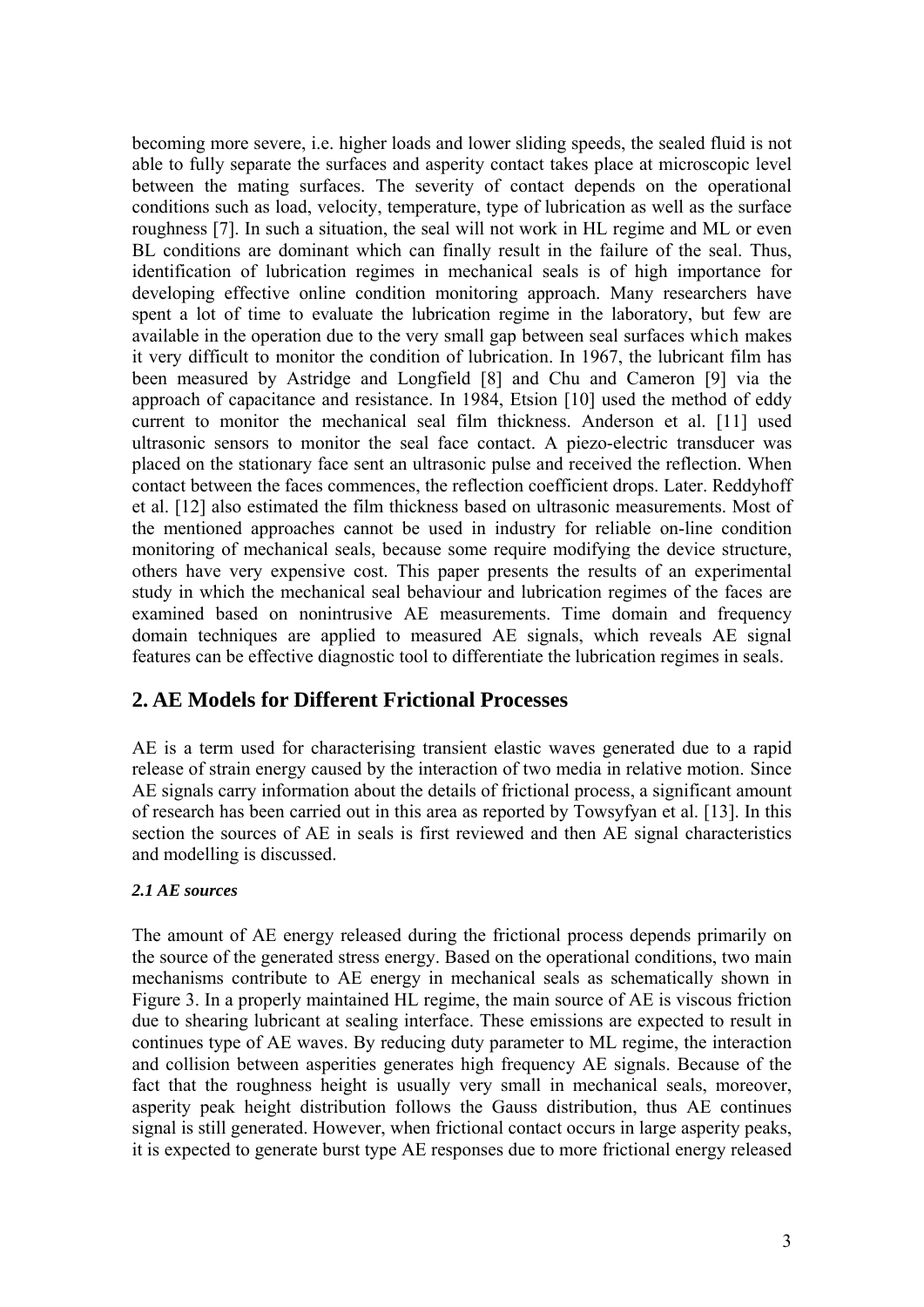in short duration of time. A comprehensive mathematical model should include all the above discussion.



**Figure 3 Schematic illustration of AE sources in the sealing interface** 

#### *2.2 AE signal characteristics and modelling*

In time domain techniques, statistical parameters such as mean value, RMS, skewness and kurtosis are usually used to characterize AE signals. For instance, Boness and Mcbride [14] performed a comprehensive study involved the measurement of AE signals in sliding contact and proposed an empirical model which presents RMS value of AE signal in terms of wear volume. Miettinen and Siekkinen [15] studied the AE response to the sliding contact behaviour of a mechanical seal on a centrifugal pump under different working conditions. They reported the possibility of detecting leakage, dry running and cavitation in face seals by measuring the RMS value of AE signal. In subsequent studies, Mba et al. [16] confirmed that RMS value of AE signal can be used to monitor seal condition. In another study, Fan et al. [17] developed a mathematical model based on elastic asperity contact and pointed out that the level of AE measurement depends on the sliding speed, the load supported by contact, the number of asperity contact, and surface topographic characteristics among others. To date most published work, Towsyfyan et al. [18] develops a theoretical relationship between frictional asperity contact and RMS value of AE signal to evaluate the energy of direct asperity contact under sliding friction. This model is based on the frictional work done by friction force *F* on a point that moves a sliding distance *S* in the direction of tangential asperity contact ( $\int \vec{F} ds$ ) and can be expressed as follow:

$$
V_{rms} = \sqrt{K_I f N V W_c^{2/3}}
$$
 (3)

where  $f$  is friction factor;  $N$  is number of contact asperities;  $V$  is the sliding speed; *W* is the contact load between asperities and  $K$ , is the constant depends on material properties and surface topography of seal.

All previous models predict AE signals due to direct asperity contacts. However, based on the tribological behaviour of seals, the mating surfaces may be well separated because of the hydrodynamic effects. Thus it is necessary to calculate frictional energy resulted from the shear effect of the moving lubricant at the interface area. As it is known from fluid mechanics, tangential viscous friction acts in the sliding direction can be expressed as follow:

$$
F = \iint_{dA} \tau \, dA \tag{4}
$$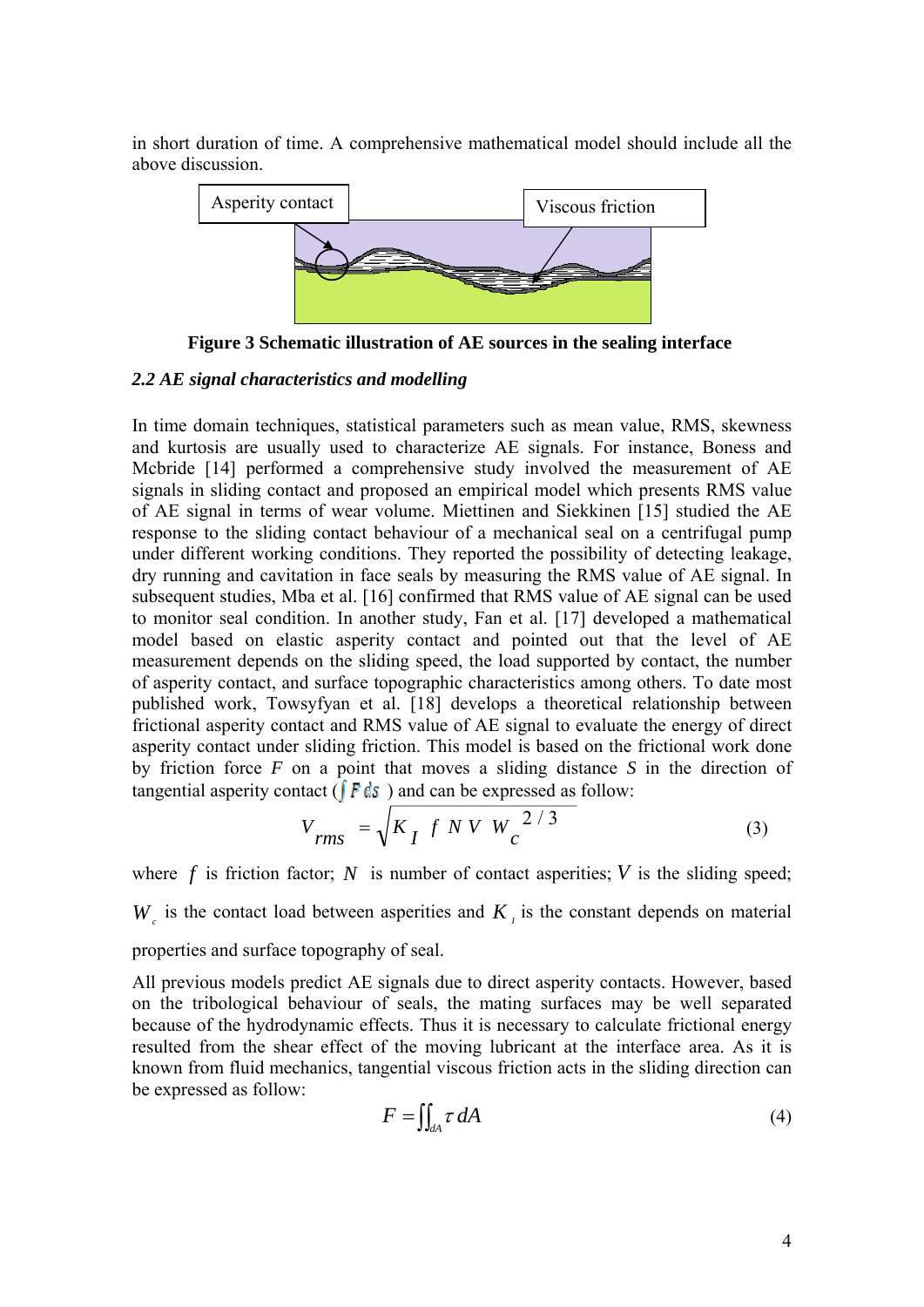where  $\tau$  is viscous shear stress of liquid film and  $A$  is the sealing interface area (nominal contact area). If *Z* axis is aligned with the thin direction of the lubrication film, then Based on Newton's viscous flow law shear stress on the fluid element (see Figure 4) in the x or sliding direction is

$$
\tau(z) = \mu \frac{\partial v}{\partial z} \tag{5}
$$

where  $\nu$  is the velocity of the fluid along the boundary and  $\zeta$  is the height in the thin direction of fluid. Based on pioneering work of Lebeck [19], the main component of fluid velocity in sliding direction can be expressed as:

$$
v = \frac{1}{2\mu} \frac{\partial p}{\partial x} (z^2 - zh) + V \frac{z}{h}
$$
 (6)

where *h* is relative film thickness. Considering the fact that for such a small differential element shown in Figure 4, it is logical to assume:

$$
\frac{dp}{dx} = 0
$$

Substituting Equation (6) into Equation (5) will result in:



**Figure 4 Differential elements in viscous friction model** 

The differential friction force  $dF$  can be expressed as (see Figure 4):

$$
dF = \tau \, dA \tag{8}
$$

Substituting Equation (7) into Equation (8) yields:

$$
dF = \mu \frac{V}{h} dA \tag{9}
$$

The acoustic energy release rate (power) at any arbitrary differential element of fluid can be expressed as:

$$
\dot{U}_{_{AE}} = \iint V \, dF \tag{10}
$$

Substituting  $dF$  from Equations (9) into Equation (10) will result in:

$$
\dot{U} = \int_{r_i}^{r_i + b} \int_{r_i}^{r_i + b} V \mu \frac{V}{h} dx dy = \mu \frac{V^2 b^2}{h}
$$
 (11)

As long as the asperity height distribution follows normal distribution in face seals, application of AE RMS value to characterize frictional processes is logical. Based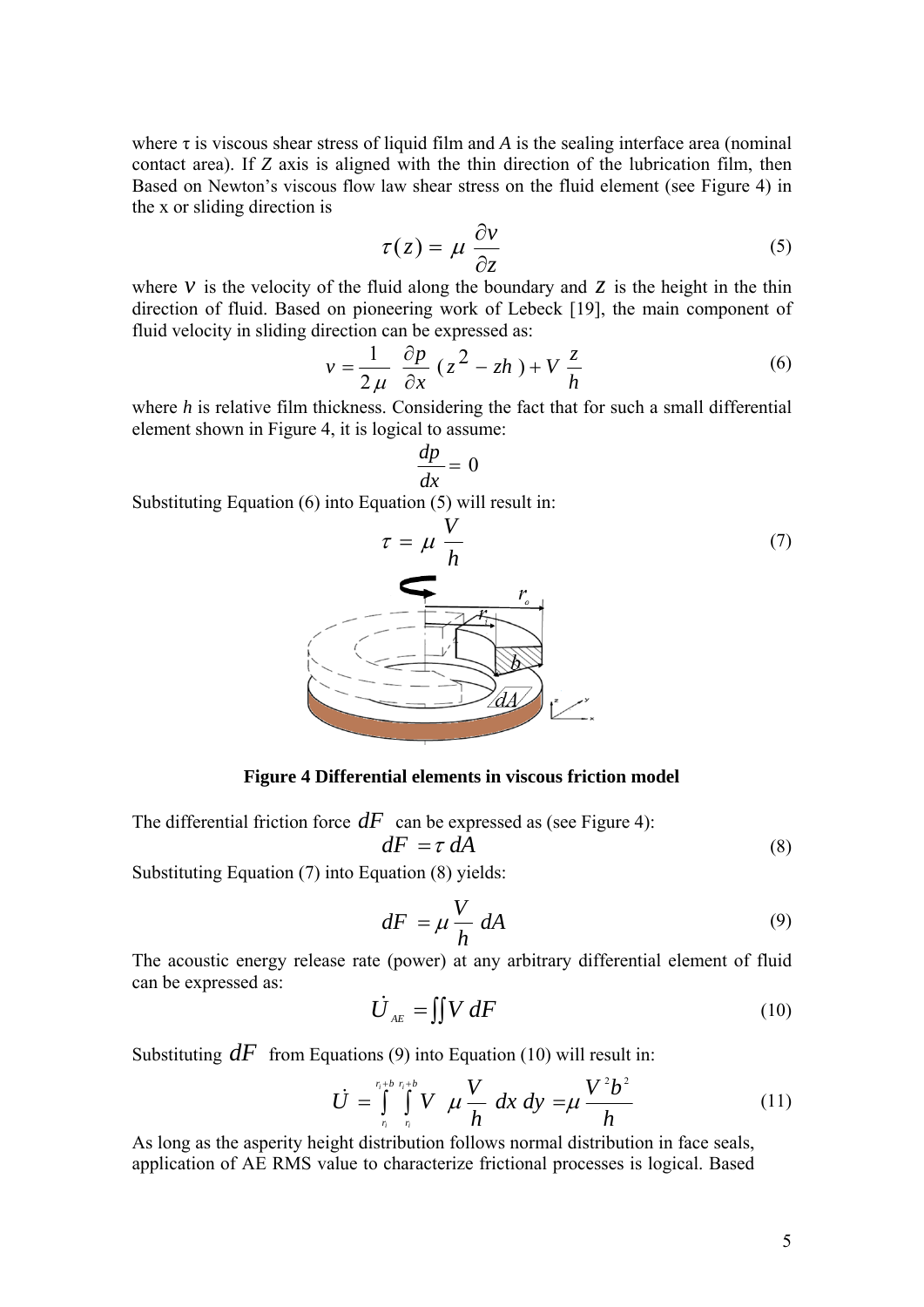on detailed discussion found in the work of Towsyfyan et al. [18], RMS value of the AE signal can be expressed as is:

$$
Vrms = \sqrt{\dot{U}}_{AE} \tag{12}
$$

Substituting Equation (11) into Equation (12) and defining all constants with  $K_{II}$ , RMS voltage of AE signal generated by viscous friction in terms of sliding speed and viscosity can be expressed as:

$$
V_{rms} = V \sqrt{K_{\mu} \mu}
$$
 (13)

Thus, the comprehensive mathematical model which can be used for AE condition monitoring of mechanical seals is proposed in Table 2.

| <b>Friction regime</b>              | <b>AE</b> amplitude $(V_{rms})$                     |
|-------------------------------------|-----------------------------------------------------|
| <b>Hydrodynamic Lubrication(HL)</b> | $V \sqrt{K_{\mu} \mu}$                              |
| <b>Mixed Lubrication(ML)</b>        | $\sqrt{K_{\mu} f N V_{\mu}^2}$ $\sqrt{K_{\mu} \mu}$ |
| <b>Boundary Lubrication(BL)</b>     | $\sqrt{K_{I} f N V W_{I}^2}$                        |

### **Table 2. AE RMS model in different lubrication regimes**

It should be noted that the friction force in the ML region is the sum of the tangential viscous friction (from HL) and direct asperity contact friction (from BL). However, based on Stribeck curve, the friction goes down by increasing rotational speed under ML regime. This comes from the effect of lubricant on reducing the severity of contact among asperities which results in decreasing friction by progressing Stribeck curve under ML regime. Thus, the term  $V \sqrt{K_{II} \mu}$  is used with negative values.

### **3. Test Systems and Procedures**

The driving power of test rig is a 3.0 kW, 3-phase AC electric inductions motor and the drive shaft can be run at different speeds up to a maximum of 3000 rpm. A John Crane Type 1648 MP pusher cartridge seal and a stainless steel tube formed a pressurized chamber. Commercial silicon carbide (stationary ring) and antimony carbon (rotating ring) were used as seal face material. An auxiliary circulating system, was connected with the chamber to pressurize the water and take away the heat generated by the friction of mechanical seal.

Two WD S/N FQ36 AE sensors (sensor1 in radial direction and sensor 2 in axial direction) with an operating frequency range from 100 kHz to 1MHz were employed to obtain the AE signals, allowing high frequency events due to frictional process to be monitored. In this paper, only the results of sensor 1 are presented. The signal from AE sensor is amplified and acquired by a 2MHz high speed data acquisition system with 16 bit resolution.

The aim of this experimental study is to demonstrate a correlation between the AE activities with the duty parameters that refer to different regimes. It means that the seal need to be tested under a wide range of duty parameters. To achieve this, the rig was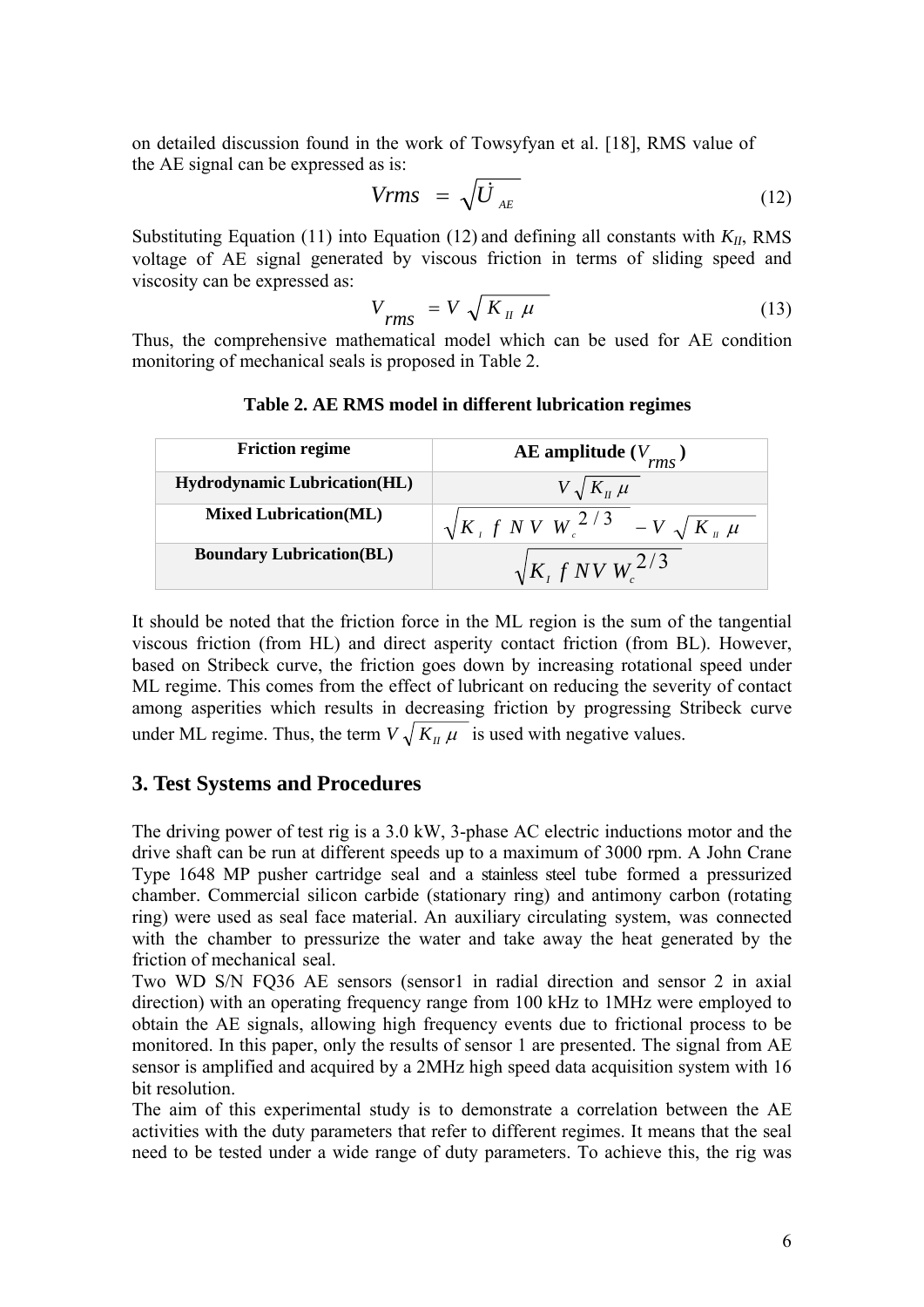operated under 4 incremental loads of 5 bar, 6 bar, 7 bar and 8 bar at consecutive speed increments from 300 to 2100 rpm with a step of 300 rpm. According this load condition, the closing force can be calculated based on Equation (2). These operating conditions can achieve a minimum duty parameter of  $4.9 \times 10^{-9}$  at which it is more convinced that the seal is under the mixed lubrication or boundary conditions according to Table 1. In the meantime, the maximum duty parameter of  $4.9 \times 10^{-8}$  indicate that the seal may operates under hydrodynamic regimes. Thus, it allows AE signals to be examined in wide lubrication conditions and henceforth develops effective AE based diagnostics. The tests were performed at a temperature around 31.5°C by circulating cooling water over the system.



**Figure 5 Layout of the test rig (left) and schematic illustration (right)** 

# **4. Results and Discussion**

### *4.1 AE signal characteristics in the time domain*

To gain understanding of AE responses to friction processes, Figure 6 presents typical AE signals under different speed and pressures settings. Figure 6 (a) and (b) shows that AE amplitudes decrease with speed increase, indicating that asperity reactions are less with increasing in speed and hence showing that the lubrication condition may moves from ML to HL. As the speed increases continuously, shown in Figure 6 (c)–(e), the amplitudes become larger gradually. This indicates more effect of viscous friction and hence shows that the lubrication is in HL regimes. Therefore, this speed dependency allows these two different regimes to be indicated.

Moreover, the comparison of AE responses between low and high operating pressures shows that a clearer difference can be seen at the low speed whereas it is insignificant at the high speeds. This indicates that more asperity interaction due to load happen at the low speed, which is consistent with that predicated using Equation (3). On the other hand at high speeds the fully developed HL helps to reduce or eliminate the effect of asperity interactions. Therefore, it has been demonstrated further that the AE responses will be dominated by the viscous friction i.e. speed but not the load as shown in Equation (13).

In addition, the AE signals from ML to HL regime contains less burst responses due to decreasing asperity contact in large peaks.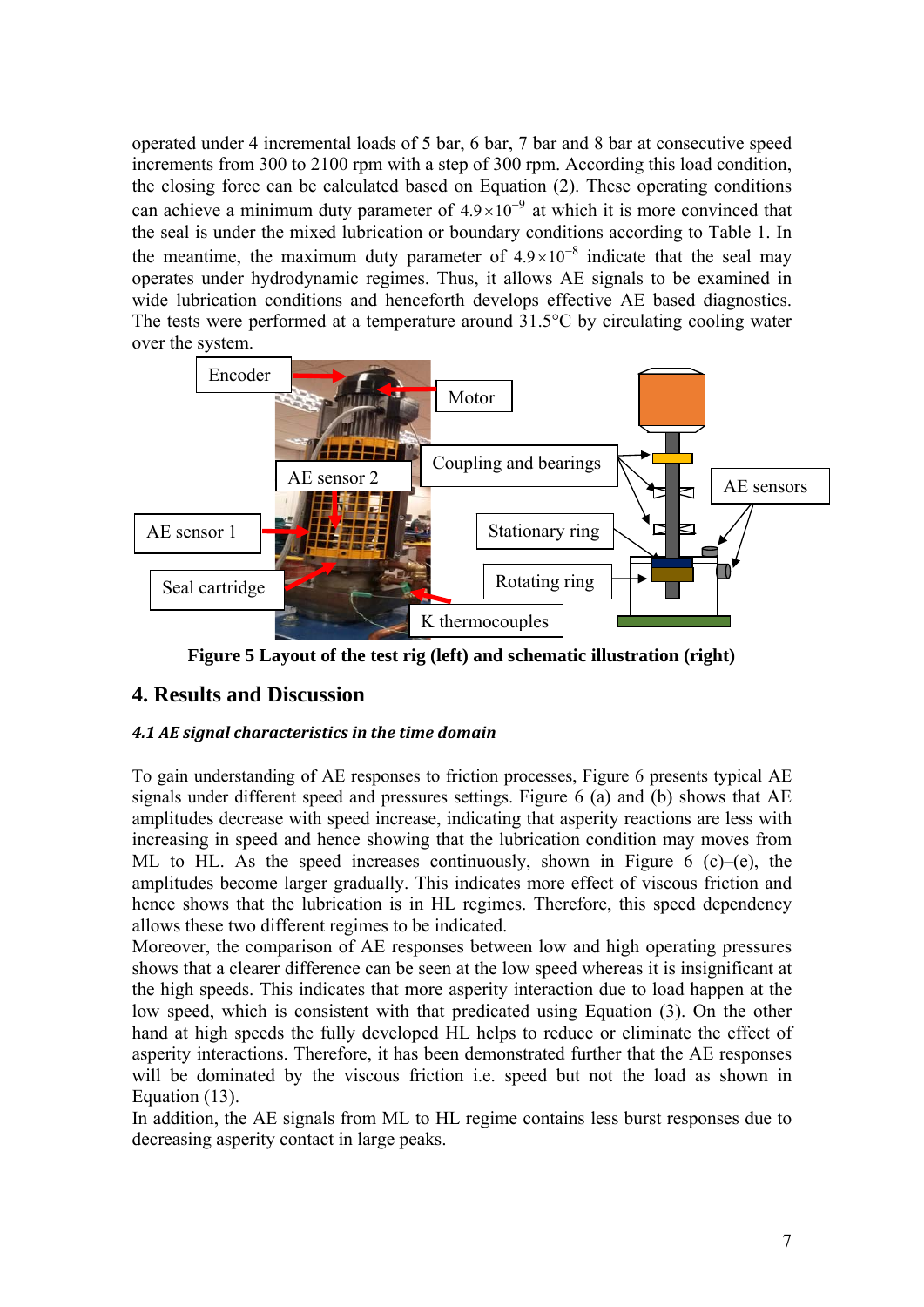

**Figure 6 AE signals for different loads and speeds** 

#### *4.2 AE RMS value*

To examine the connection between AE and lubrication conditions, RMS values of the AE signals are calculated and presented versus the duty parameter as shown in Figure 7. For each curve, load is constant and speed increases incrementally from 300 to 2100 rpm with the step size of 300 rpm. As can be seen, the minimum point of Stribeck curve fluctuates in a narrow transition region between  $1.00\times10^{-8}$  and  $1.5\times10^{-8}$ , however this transition range is not consistent with Table 2. It is the common characteristic that transition occurs at different *G* values as reported in the literature [6, 20].



**Figure 7 RMS vs. duty parameter**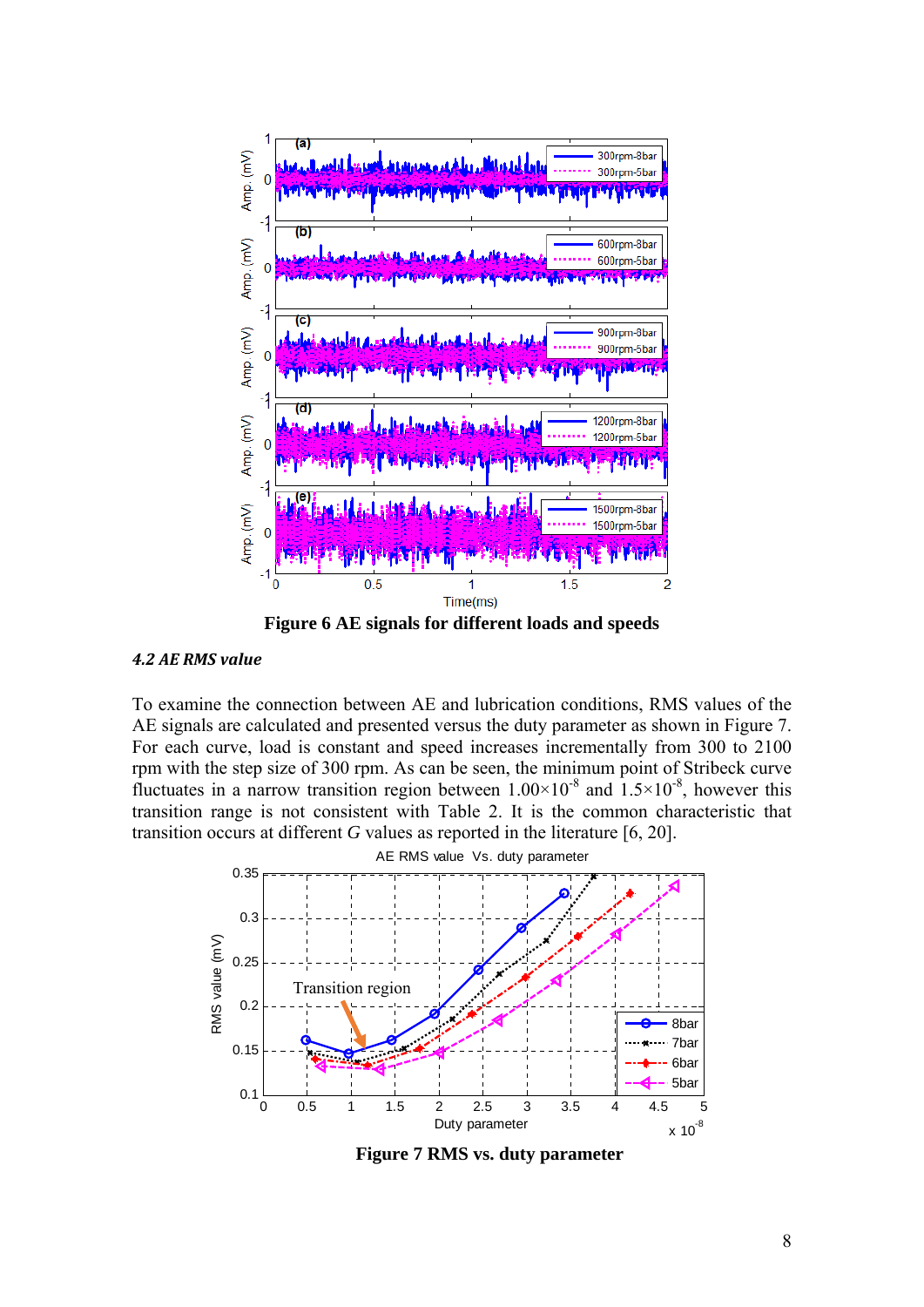#### *4.3 AE kurtosis value*

To investigate the distribution of AE signals, kurtosis values are calculated and presented versus the duty parameter as shown in Figure 8. It shows that in the left hand side of transition region the kurtosis value is relatively high, showing that frictional contact occurs not only in the asperities with normal height distribution, but also in large asperities which their height is significantly larger than average height of asperities (right hand tail of normal distribution). By increasing the speed, the faces become fully separated due to hydrodynamic effect and viscous friction at sealing interface generates more continues AE waves. This is why Kurtosis changes in a narrow range around zero under the HL regime.



**Figure 8 Kurtosis vs. duty parameter** 

#### *4.4 AE characteristics in the frequency domain*

Figure 9 shows the spectra of AE signal when the seal operates under different speed and pressures. Figure 9 (a) and (b) show that amplitudes of AE spectra decrease first with speed increase. Then, as the speed increases continuously, shown in Figure 6 (c)–(e), the amplitudes become larger gradually. This is consistent with the AE signal characteristics in time domain. On the other hand, by increasing the speed, the difference between the amplitude of AE spectra related to low and high load decreases gradually and finally in Figure 9 (e), changing the load has no significant effect on it. This indicates that when hydrodynamic lubrication is well established, the AE responses are more dominated by the viscous friction due to change in speed but not the load as shown in Equation (13). In addition, this effect is clearer for high frequency signals (between 50 kHz to 300 kHz) and changing the load has no significant effect on the amplitude of low frequencies (under 50 kHz). It may prove that the AE signals generated by interaction of asperities are mainly located in high frequency band whereas low frequency events are more affected by viscous friction i.e. speed.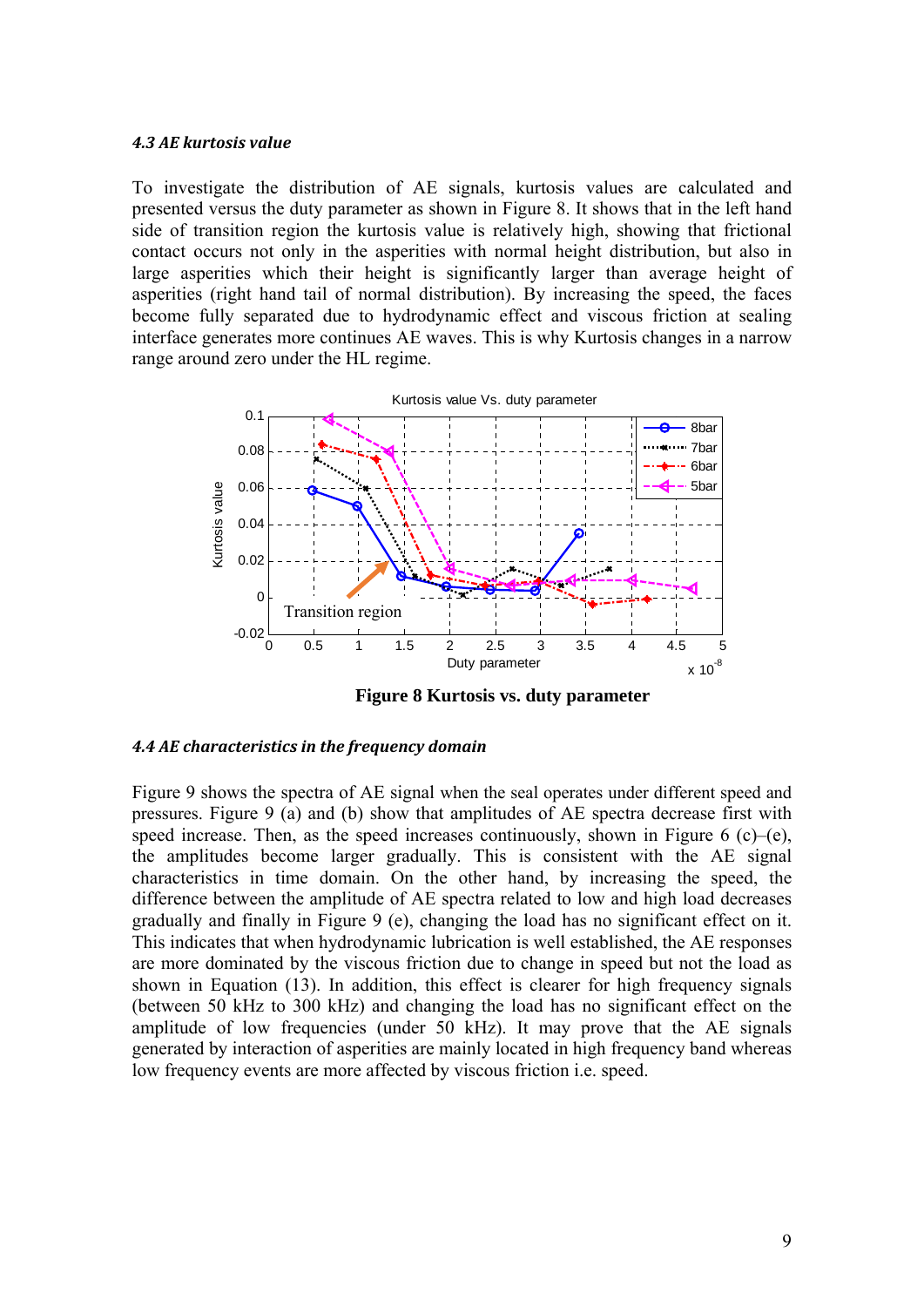

**Figure 9 AE spectra under different loads and speeds** 

#### *4.5 Model verification*

Figure 10 (a) shows the relationship between RMS value and the average sliding speed when the rig operated under load 6 bar at six different speeds from 600 to 2100 rpm with the step size of 300 rpm to simulate HL regime, three different tests have been carried out. The average speed is calculated using the average of the outer and inner diameters of sealing interface. Based on Figure 10 (a), the power trend predicted for speed by Equation (13) is achieved approximately and may prove that in the HL regime, RMS value changes linearly with sliding speed. Figure 10 (b) presents the test results to investigate the effect of load on AE RMS value when the seal operated at speed 300 rpm under 4 different load, from 5 bar to 8 bar with the step size of 1bar, to simulate ML regime (three different tests). It is assumed that contact load is linearly proportional to closing force, however in reality contact load is much smaller than closing force. As it is illustrated in Figure 10 (a), the power trend predicted for contact load by Equation (3) is not achieved. This might be because of the influence of contact load on the total number of asperity contact which is not taken into account. Furthermore, it should be noted that the Equations (3) and (13) are derived for pure sliding asperity contact and pure viscous friction respectively, however, under the condition of the tests it can be hardly achieved. It seems that the effect of load on the frictional work [18] and elastic energy released [17] during asperity contact should be more investigated.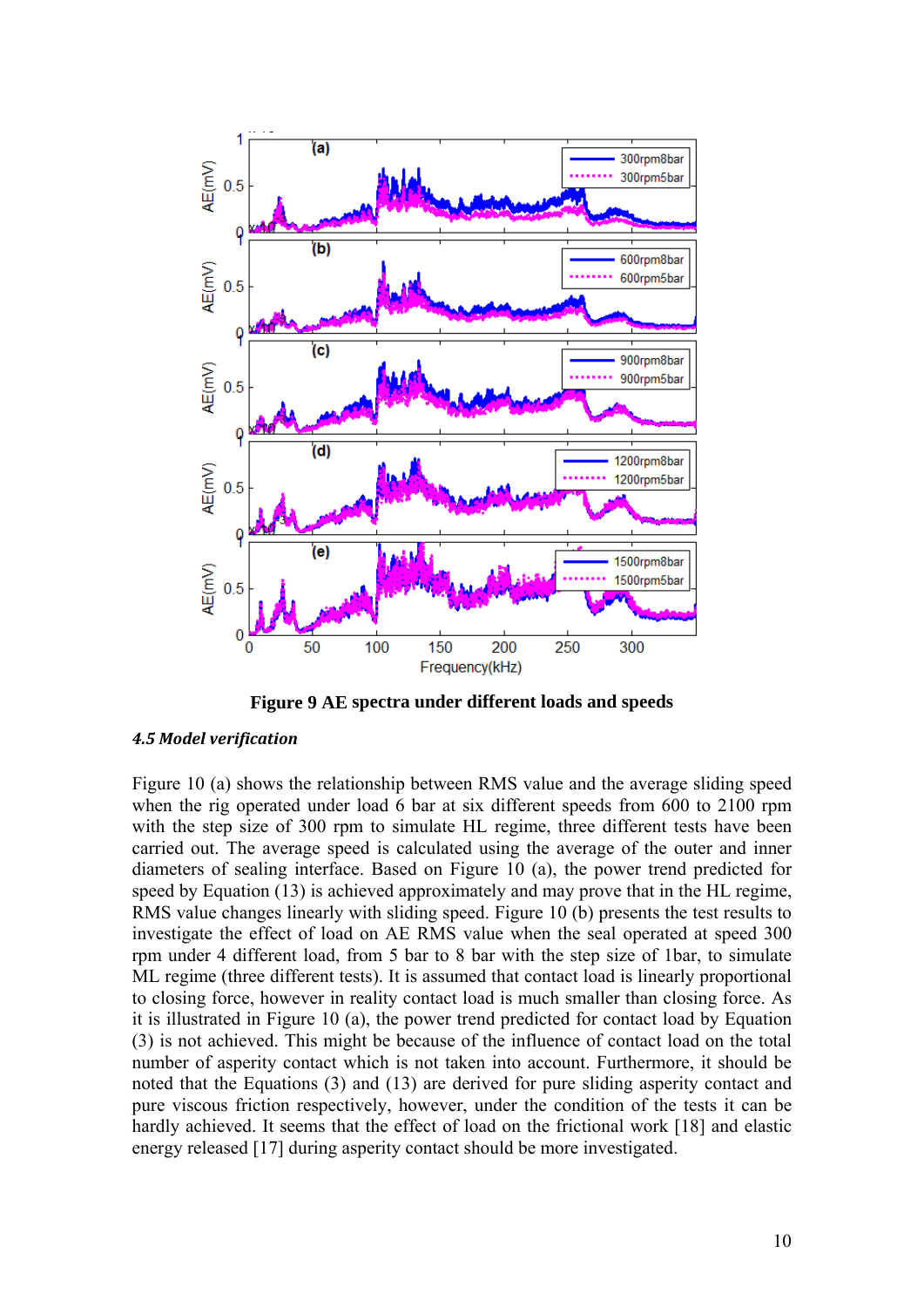

## **5. Conclusion**

This paper investigates frictional characteristics of mechanical seals using AE measurements. To demonstrate the AE generation mechanism and feasibility of identifying lubrication regimes, an experimental study was carried out based on duty parameter values. The analysis of results produces the following key points:

- 1. AE can be generated by two main mechanisms i.e. direct asperity interactions and viscous friction of lubricant films.
- 2. The AE responses correspond to these two types mechanisms with the short duration bursts and continuous waves. In the ML region, the bursts are more dominant due to contact of large asperity peaks. However in the HL regime, the strong shearing occurs in between fluid layers and lead to more contents of continuous AE signals.
- 3. The combination of RMS and kurtosis values of AE signals gives good indication of ML and HL regimes.
- 4. Based on the AE model developed in this work, AE RMS value changes linearly with sliding speed in the HL regime, while it is proportional to the cubic root of contact load in ML regime. However, to achieve a solid conclusion, the effect of load during asperity contact on the frictional work and elastic energy released rate should be more investigated in future works.